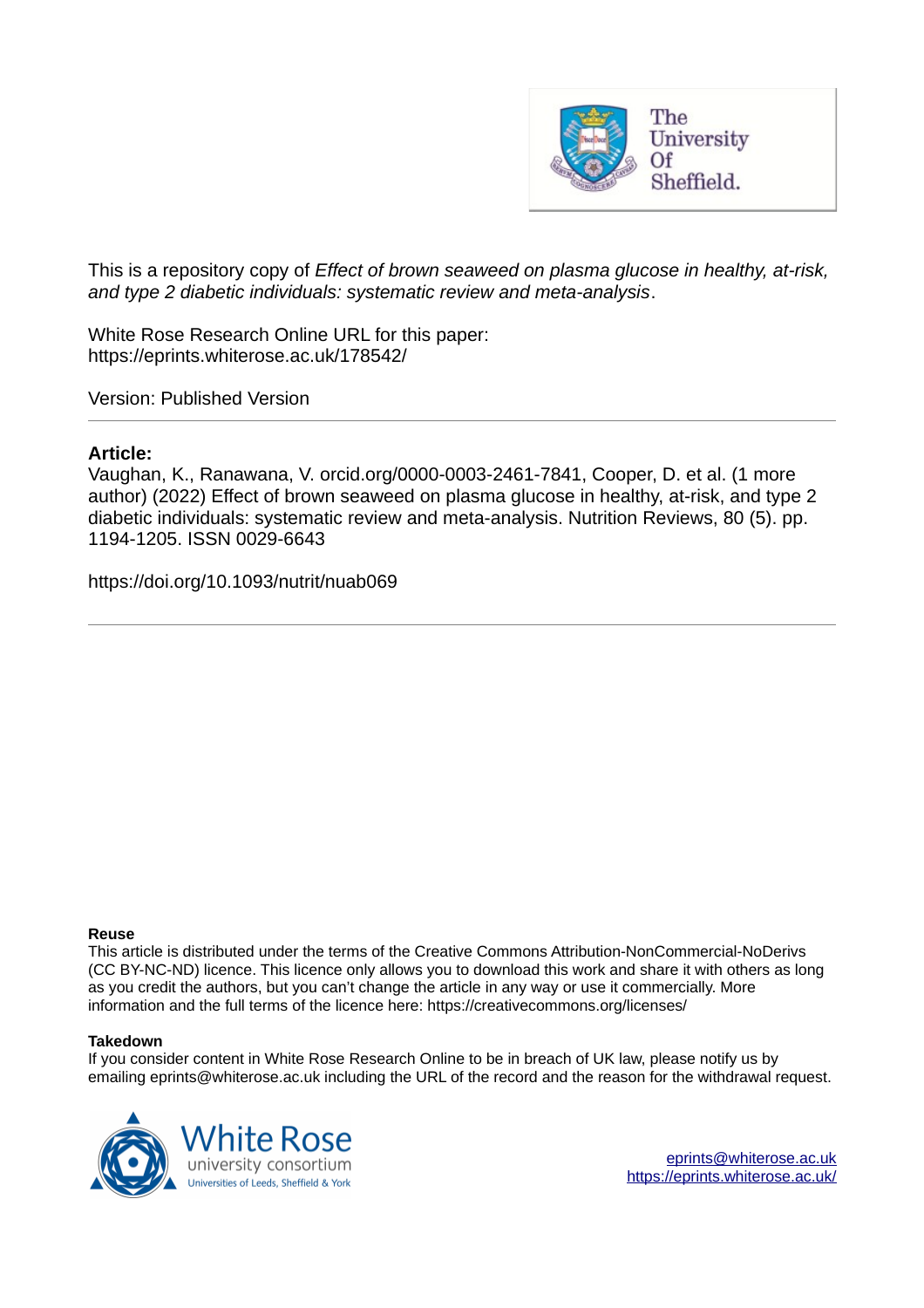# Effect of brown seaweed on plasma glucose in healthy, at-risk, and type 2 diabetic individuals: systematic review and meta-analysis

Kate Vaughan, Viren Ranawana, David Cooper, and Magaly Aceves-Martins

Context: *Sustained hyperglycemia triggers chronic disease, including type 2 diabetes. A considerable volume of research has explored the effects of brown seaweed on plasma glucose control, but equivocal findings have been reported.* Objective: *A systematic review and meta-analysis was conducted to assess the evidence from human randomized controlled trials (RCTs) on the effects of brown seaweed on plasma glucose in healthy, at-risk, and individuals with type 2 diabetes.* Data Sources: *MEDLINE/PubMed, EMBASE, and the Cochrane Library were searched for reports published between 2000 and 2020.* Data Extraction: *Population, intervention, comparator, outcome, and study design data were extracted.* Data Analysis: *Eighteen RCTs met our inclusion criteria. The reported results varied across and between populations. Meta-analyses showed a significant effect, favoring the intervention group for both fasting (mean difference –4.6 [95% CI –7.88, –1.33]) and postprandial (mean difference –7.1 [95% CI –7.4, –6.9]) plasma glucose.* Conclusion: *Brown seaweed and its extracts show potential for preventing and managing hyperglycemia. Our meta-analysis confirms that brown seaweed positively affects plasma glucose homeostasis, with particularly promising postprandial plasma glucose effects. However, further research is needed because no high-quality RCT was identified. Species-specific and dose–response research is also required.*

Systematic Review Registration: *PROSPERO registration no. CRD42020187849.*

# INTRODUCTION

Glucose homeostasis is essential for health, as sustained hyperglycemia leads to negative consequences such as islet cell stress, impaired glucose tolerance, and type 2 diabetes  $(T2DM)$ .<sup>I</sup> The global prevalence of diabetes among adults rose from 108 million in 1980 to 422 million in 2014, and the prevalence is predicted to reach 700 million by 2045.<sup>2</sup> T2DM accounts for approximately 90% of these cases.<sup>3</sup>

Hyperglycemia and T2DM can be treated with a combination of dietary modification and exercise.<sup>4,5</sup> Treatment at early or pre-diabetic stages (ie, of individuals with elevated plasma glucose levels but who do not

Affiliation: *K. Vaughan* and *M. Aceves-Martins* are with the The Rowett Institute, University of Aberdeen, Aberdeen, UK. *V. Ranawana* is with the School of Health and Related Research, University of Sheffield, Sheffield, UK. *D. Cooper* is with the Health Services Research Unit, University of Aberdeen, Aberdeen, UK .

Correspondence: *M. Aceves-Martins*, The Rowett Institute, University of Aberdeen Foresterhill, Aberdeen AB25 2ZD, UK. E-mail: magaly. aceves@abdn.ac.uk.

*Key words: brown seaweed, glucose, human intervention, hyperglycemia, type 2 diabetes .*

V<sup>C</sup> The Author(s) 2021. Published by Oxford University Press on behalf of the International Life Sciences Institute. This is an Open Access article distributed under the terms of the Creative Commons Attribution-NonCommercial-NoDerivs licence (http:// creativecommons.org/licenses/by-nc-nd/4.0/), which permits non-commercial reproduction and distribution of the work, in any medium, provided the original work is not altered or transformed in any way, and that the work is properly cited. For commercial re-use, please contact journals.permissions@oup.com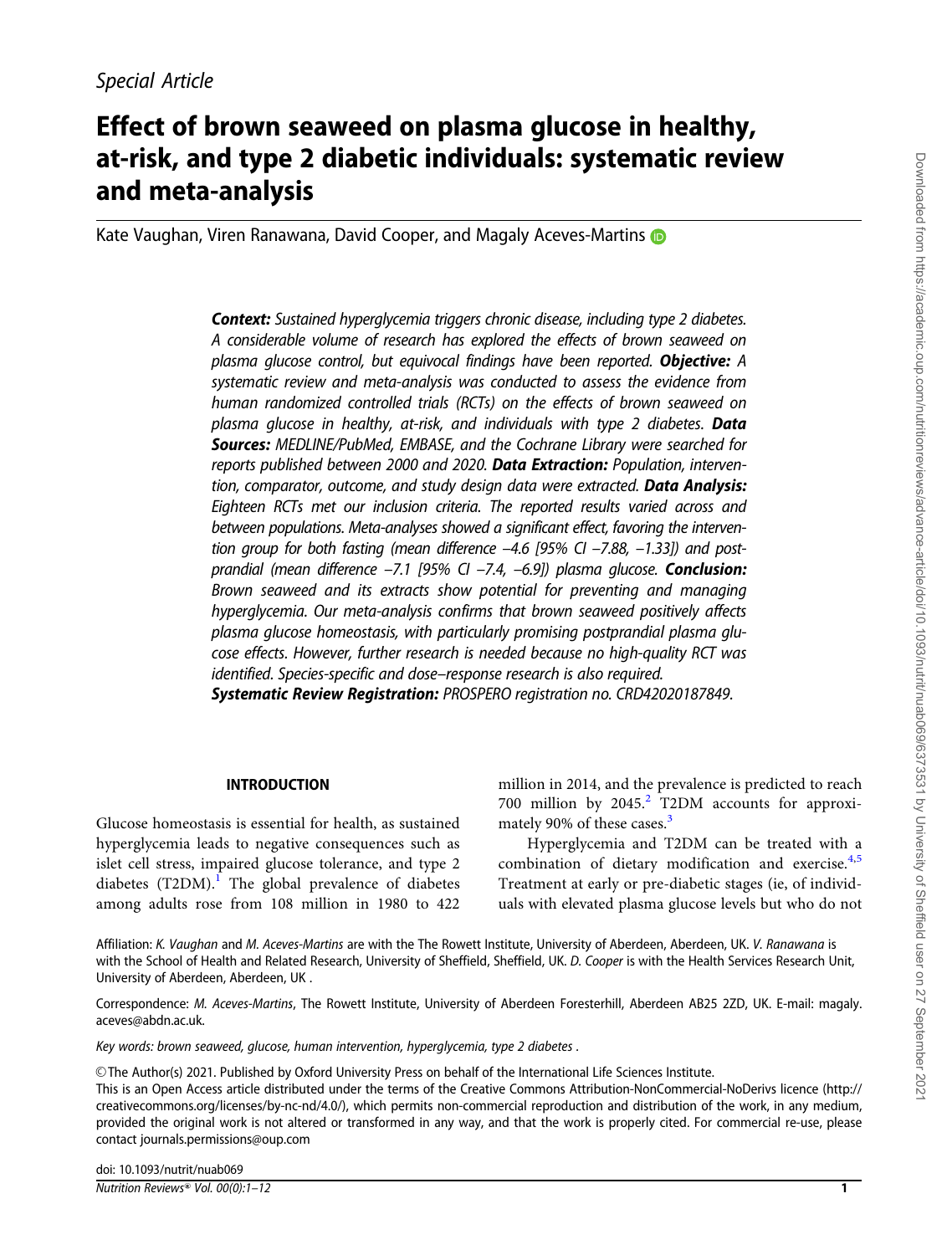meet the criteria for diabetes) could reduce the incidence of T2DM.<sup>6,7</sup> Dietary approaches are a cornerstone strategy for controlling plasma glucose.<sup>8</sup>

A large volume of research has looked at the potential of marine algae for preventing and managing metabolic conditions.<sup>9</sup> Among these algae are marine seaweeds, a group of macroscopic multicellular species of 4 major classes of algae taxonomically classified by color depending on the pigment they contain. The 4 major classes are Chlorophyceae (green algae), Cyanophycea (blue-green algae), Rhodophyceae (red algae) and Phaeophycea (brown algae). $10$ 

Marine algae and seaweeds have long been popular as food ingredients and medicine, mainly in Asian countries. Their health benefits have been well documented as they are a traditional part of the diet. Edible seaweeds are considered highly nutritious natural foods that provide few calories while being rich in nonstarch polysaccharides, proteins, minerals, and vitamins.<sup>11</sup> Some of the health benefits attributed to seaweeds include antidiabetic, antihypertensive, antioxidant and anti-inflammatory effects.<sup>12</sup>

Brown seaweed accounts for 7 million of the 10 million tonnes of seaweed produced each year globally and comprises over 1800 species.<sup>13</sup> Most edible brown seaweeds come from the genera Laminaria, Undaria, and Hizikia.<sup>14</sup> Brown seaweeds derive their color from the carotenoid fucoxanthin in chloroplasts, and these 3 genera are found primarily in colder waters in the northern hemisphere. In the initial scoping of the current literature, it was that evident brown seaweed is the most recurrent seaweed type used in studies of seaweed in the human diet. Brown seaweeds have been gaining attention due to their biological compounds, including polysaccharides (eg, alginate, fucoidan), proteins (eg, phycobiliproteins), polyphenols (eg, phlorotannins), carotenoids (eg, fucoxanthin), and n-3 long-chain polyunsaturated fatty acids (eg, eicosapentaenoic acid).<sup>15–19</sup> It has been suggested that these biological compounds show promising antidiabetic effects.15,16 Bioactivities reported in the literature pertain to peptides extracted from brown seaweeds such as Undaria pinnatifida (Wakame) and are reported to exhibit antidiabetic activity via inhibition of dipeptidyl-peptidase 4.17–19

These suggested antidiabetic properties of brown seaweeds have been studied in vitro after observational studies showed a relationship between seaweed

consumption and reduced risk of  $T2DM.<sup>20</sup>$  While in vitro studies provide indicative data, they do not predict in vivo effects, and evidence from randomized controlled trials (RCTs) in humans is essential for this. The current evidence for the antidiabetic effects of brown seaweed is equivocal. The results of human intervention studies have reported varied findings, so there is a need to synthesize the evidence. This work aims to systematically review the evidence from human RCTs on the effects of brown seaweed on plasma glucose in healthy, at-risk, and T2DM individuals.

## METHODS

This systematic review protocol was registered in the International Prospective Register Of Systematic Reviews (PROSPERO registration number CRD42020187849). The study followed the Preferred Reporting Items for Systematic Reviews and Meta-Analyses (PRISMA) guidelines.<sup>21</sup> Moreover, the Population, Intervention, Comparison, Outcome, Study (PICOS) framework was used to develop the research question and inclusion criteria and to guide the search strategy (Table 1).

# Eligibility criteria

Population: Studies including adults  $(\geq)18$  years) reported as (i) healthy with a Body Mass Index (BMI) of 18.5 and 24.9 kg/m<sup>2</sup>, (ii) at risk of T2DM (ie, with hyperglycemia or prediabetes, overweight or obesity  $[\text{BMI} \geq 25 \text{ kg/m}^2]$ ), or (iii) with T2DM (ie, impaired glucose tolerance, impaired fasting glucose, insulin resistance, or impaired insulin sensitivity diagnosed according to standard criteria) were eligible.

Interventions: Experimental studies investigating the effect of brown seaweed species and/or their extracts were included.

Comparator: Placebo.

Outcomes: Fasting or postprandial plasma glucose levels.

Study design: Parallel and crossover RCTs were eligible.

### Data sources and search strategy

Following an initial scoping review, a sensitive search strategy was created using a combination of medical

| Parameter    | Criterion                                                                                                                                                                 |
|--------------|---------------------------------------------------------------------------------------------------------------------------------------------------------------------------|
| Population   | Healthy, or at-risk of type 2 diabetes mellitus (ie, with hyperglycemia/prediabetes or overweight/obesity),<br>or adults ( $\geq$ 18 years) with type 2 diabetes mellitus |
| Intervention | Brown seaweed and/or brown seaweed species extracts                                                                                                                       |
| Comparison   | Placebo                                                                                                                                                                   |
| Outcome      | Plasma glucose                                                                                                                                                            |
| Study design | Randomized controlled trials                                                                                                                                              |
|              |                                                                                                                                                                           |

*Table 1* PICOS criteria for inclusion of studies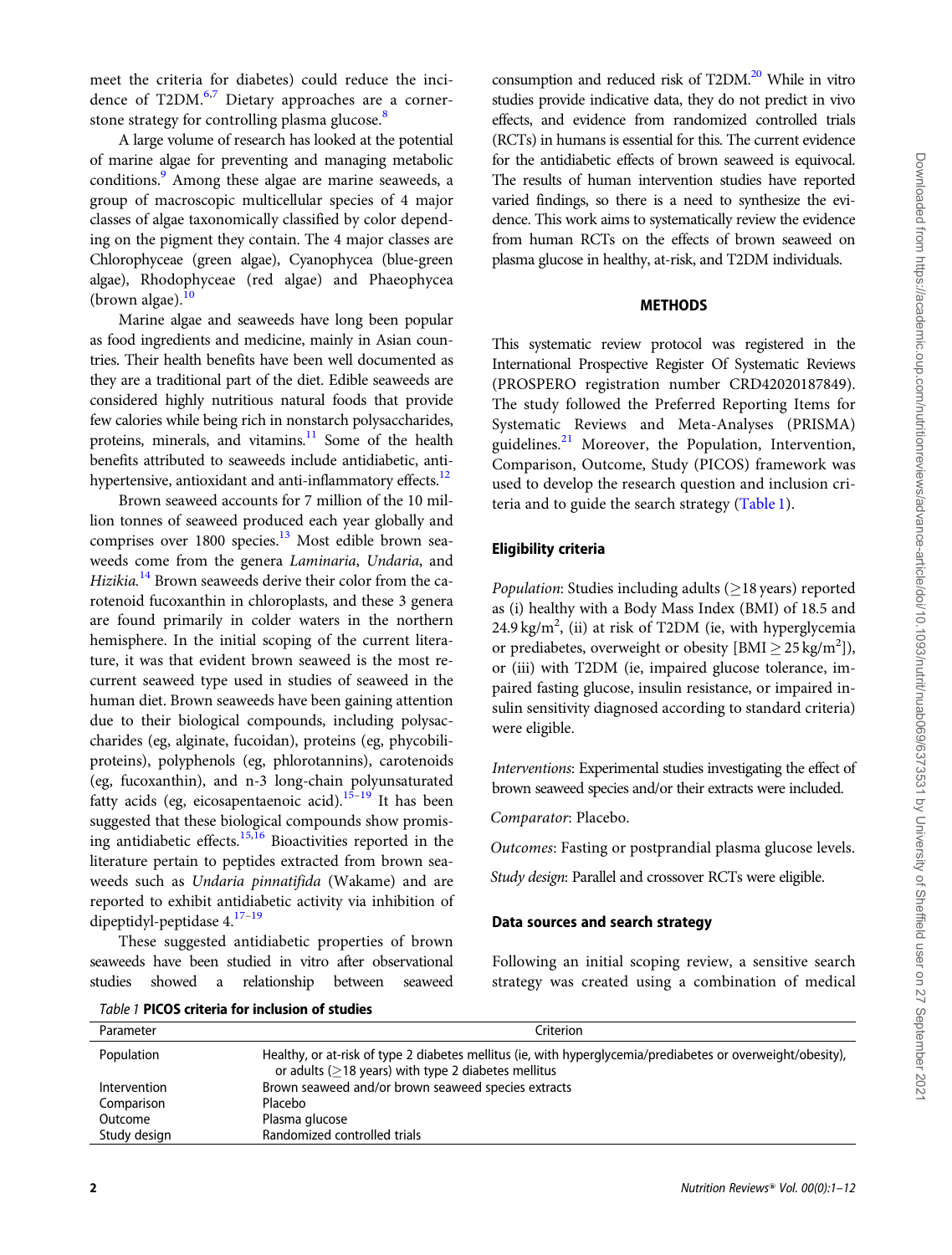subject heading (MeSH) search terms and Boolean Connectors. The search included brown seaweed, its most used variants/extracts, and words relevant to the outcomes and participants (see Appendix 1 in the Supporting Information online). The literature search was carried out in May 2020 in the following databases: MEDLINE, EMBASE, and the Cochrane Central Register of Controlled Trials. Also, Google Scholar was searched for additional relevant material. Searches were restricted to those published in the English language published between 2000 and 2020.

# Study selection and data extraction

Titles, abstracts, and full-text reviews of search results were screened independently by one reviewer (K.V.), with a 20% check by a second reviewer (M.A.-M.) to establish consistency. A standardized electronic data collection form was designed based on the PICOS framework, and relevant data were extracted from each included study. One reviewer (K.V.) completed this process with a 100% check by a second reviewer (M.A.- M.). Data extracted included study identifiers and study design. In the case of any disagreement in this process, a third author was contacted (V.R.).

### Quality assessment and risk of bias

The risk of bias was assessed using the Cochrane Collaboration's tool for RCTs, which considers 6 domains (ie, selection bias, performance bias, detection bias, attrition bias, reporting bias, and other bias). $22$ Overall risk of bias of each publication was categorized as "low risk", "high risk", or "unclear risk", following the Cochrane Collaboration tool suggested scores. Quality was assessed independently by the first author (K.V.) and a second author (M.A.-M.). In the case of any disagreement, a third reviewer was consulted (V.R.).

### Synthesis and analysis

A narrative summary of studies that satisfied the inclusion criteria is included in this review, and the main characteristics were tabulated. Studies that reported sufficient data on plasma glucose outcomes were included in a meta-analysis. Separate meta-analyses were run for postprandial plasma glucose (PPG) and fasting plasma glucose (FPG). Quality assessment and risk of bias were considered when synthesizing narrative and quantitative results.

The meta-analysis was based on the mean difference (MD) and standard deviation (SD) of changes from baseline to follow-up when PPG or FPG was reported.<sup>23,24</sup> Only data for the higher doses were used whenever more than one dose was given in a study. When provided, intention-to-treat data were used in the analyses. Outcomes were included only if quantitative data were reported or derived from graphs using WebplotDigitizer software.<sup>25</sup>

Meta-analyses were calculated following the methods suggested by the Cochrane Review.<sup>22</sup> Combineddesign meta-analytic formulae, using the method in Curtin et al  $2002$ , <sup>26</sup> were used to combine parallel and crossover trial results. Such meta-analyses were undertaken to determine the treatment effect and statistical heterogeneity  $(I^2)$  for the primary outcome measure, PPG or FPG, each being analyzed separately. A random-effects model was used because  $I^2$  yielded a percentage greater than 85% (implying significant heterogeneity). $23$  The analysis was performed using R statistical software, using the library "metafor". The main results are presented in forest plots and described in the results.

### RESULTS

An initial scoping review identified 376 articles, which helped identify relevant references for refining our search strategy. Subsequent database searches then identified 41 articles, and further searches using Google Scholar identified an additional 3 articles. After removing duplicates and then title and abstract screening the search results, 21 full papers were retrieved and assessed for inclusion. During the assessment, 3 more articles were excluded (Fig. 1). This review included 18 RCTs, from which 12 had a crossover design<sup>27–38</sup> and 6 had a parallel design.39–42

Of the 18 studies,  $10^{28,29,32-35}$  involved an acute intervention as an oral glucose tolerance test (OGTT), measuring the intervention's effect on PPG over 2 to 3 h. Five studies<sup>27,30,40-42</sup> conducted only long-term interventions analyzing the effect on FPG. The remaining  $3^{39-41}$  reported on both FPG and PPG. In all the included studies, a placebo was used as a control comparator (Table 2).<sup>27-42</sup>

The study populations ranged from 12 to 97 participants. Ten studies $^{29-38}$  were conducted on healthy participants ( $n = 256$ ) with a normal FPG ( $\langle 100 \text{ mg/dL} \rangle$ and BMI (18.5 and 24.9 kg/m<sup>2</sup>). A further 6 were carried out on individuals at risk of developing T2DM  $(n = 357).^{28,40-44}$  Yoshinaga and Mitamura  $(2019)^{28}$  and Lee and Jeon  $(2015)^{40}$  investigated effects on prediabetic individuals (FPG  $> 125 \text{ mg/dL}$ ), while Wright et al (2019),<sup>42</sup> Hernández-Corona et al (2014),<sup>41</sup> Jensen et al  $(2012b)$ ,<sup>43</sup> and Shin et al  $(2012)$ <sup>44</sup> investigated effects on individuals with overweight or obesity (BMI > 25 kg/m<sup>2</sup>). Only 2 studies, Sakai et al  $(2019)^{27}$  and Kim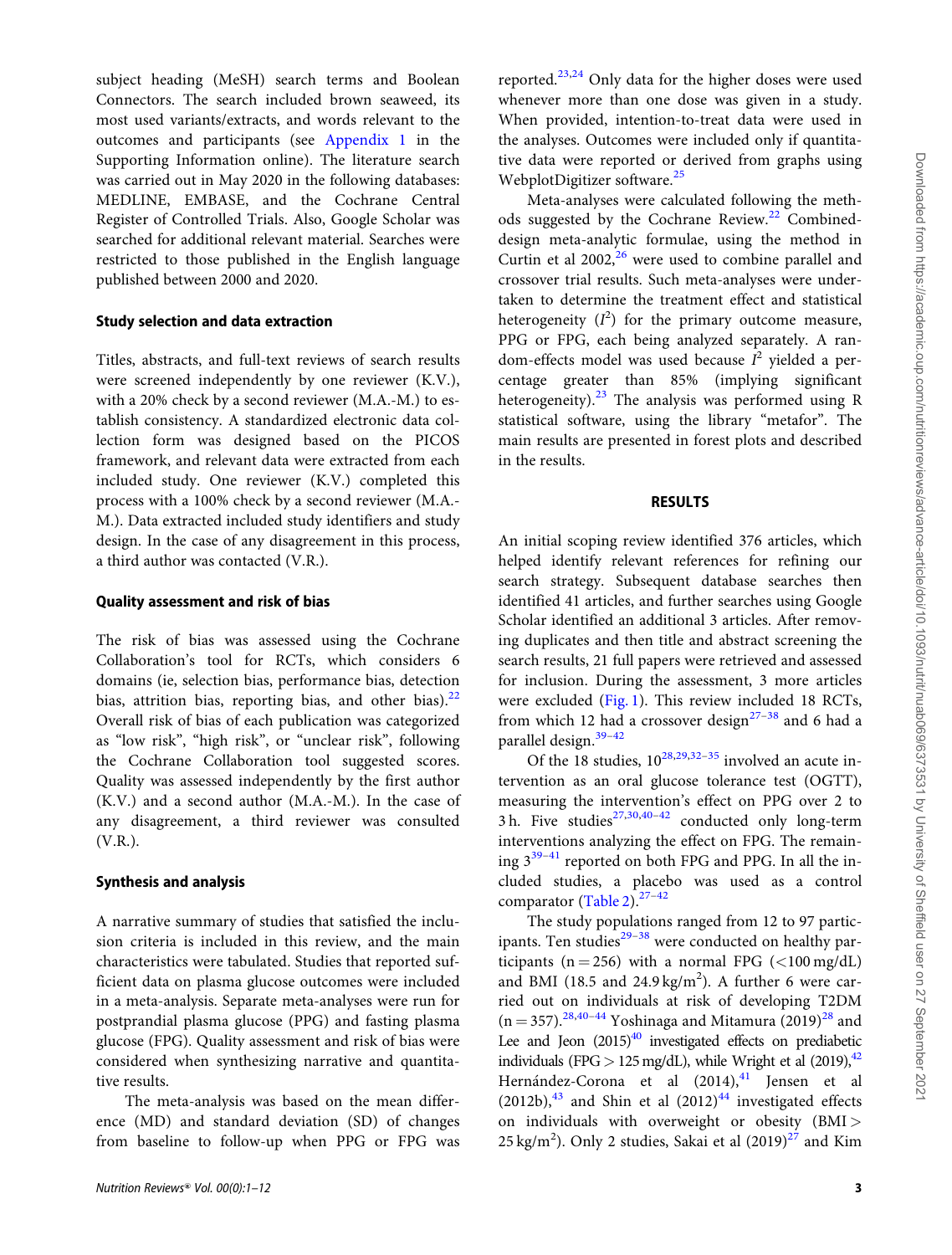

*Figure 1* PRISMA flow diagram.

et al (2008),<sup>39</sup> were conducted on participants with T2DM ( $n = 48$ ) (Table 2).<sup>27-42</sup>

Twelve studies<sup>27,30-32,34,37,38,40-42,44</sup> investigated seaweed extracts over whole seaweed, with the most common extract being sodium alginate  $(n = 6)$ . The dosage varied between studies (ranging from 0.072 g to 70 g), mainly depending on the intervention provided (eg, seaweed extract vs whole seaweed). The characteristics of the included studies are described in Table 2.

### Evidence for individuals with T2DM

Sakai et al  $(2019)^{27}$  and Kim et al  $(2008)^{39}$  used subjects with T2DM (FPG 150 to 300 mg/dL), but who were otherwise in good health. Kim et al  $(2008)^{39}$  reported that the daily ingestion of 48 g brown seaweed significantly lowered FPG and PGB  $(P < 0.05)$ . In contrast, Sakai et al  $(2019)^{27}$  investigated the effect of high-molecularweight fucoidan and reported no significant effect on FPG.

# Evidence for individuals at risk of T2DM

Lee and Jeon  $(2015)^{40}$  and Yoshinga and Mitamura  $(2019)^{28}$  reported results from prediabetic individuals, indicating significant ( $P < 0.05$ ) lowering of PPG.<sup>28,40</sup> Lee and Jeon  $(2015)^{40}$  also investigated effects on FPG but reported no significant Ecklonia cava dieckol-rich extract effect. Wright et al (2019), <sup>42</sup> Hernández-Corona et al  $(2014)$ ,<sup>41</sup> Jensen et al  $(2012b)$ ,<sup>43</sup> and Shin et al  $(2012)$ ,  $44$  conducted interventions that analyzed the effect of various brown seaweed extracts on plasma glucose in individuals with overweight or obesity. Moreover, they used a number of different doses (ranging from 0.072 g to 22 g) and extract types, including fucoidan, sodium alginate, and polyphenols. Despite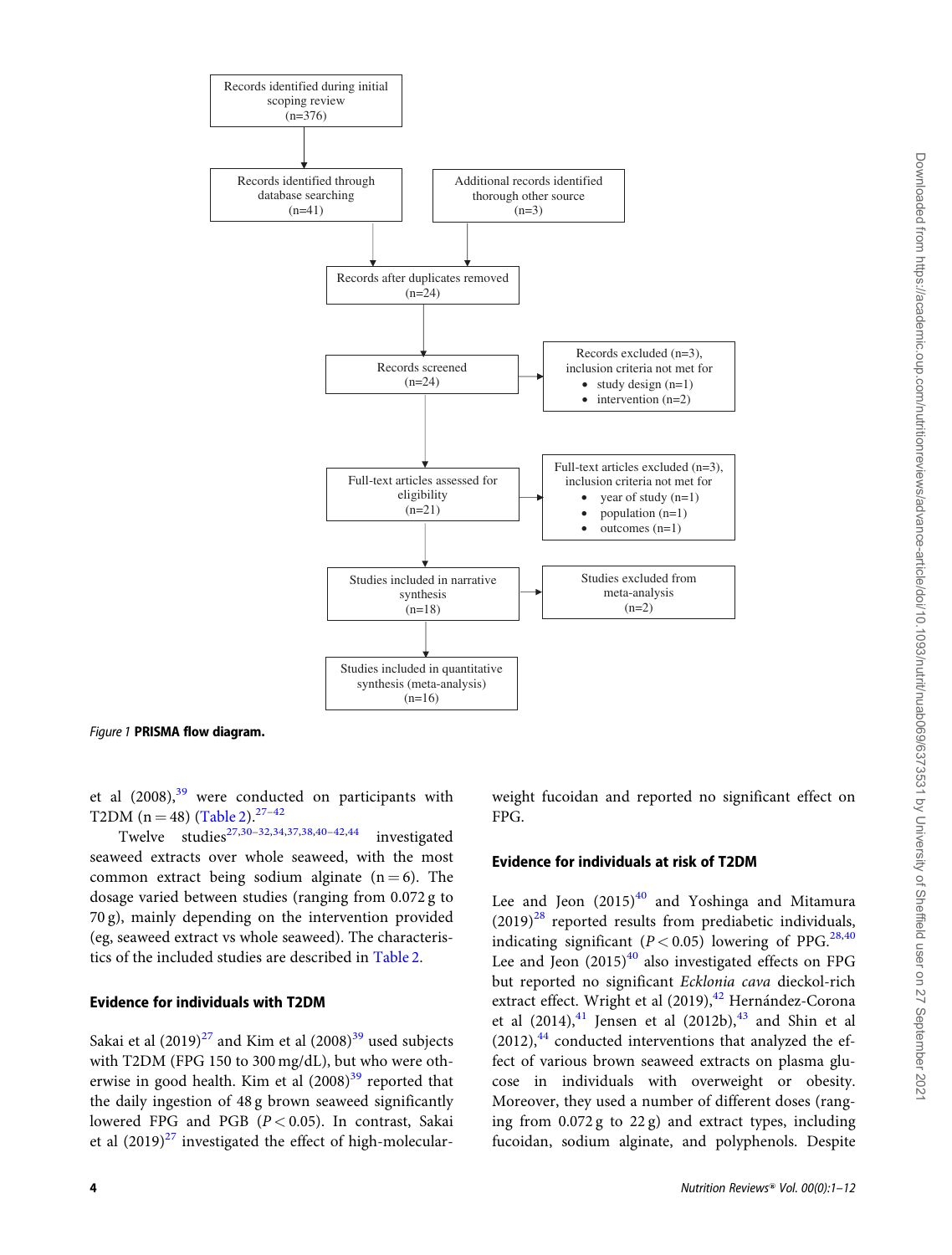# *Table 2* Characteristics of studies included

| Study<br>Country                                              | Study design                                                                                                 | Population<br>Characteristic                        | Type of brown seaweed                                                                                                                    | Control                                       | Outcome (plasma<br>glucose) measured |
|---------------------------------------------------------------|--------------------------------------------------------------------------------------------------------------|-----------------------------------------------------|------------------------------------------------------------------------------------------------------------------------------------------|-----------------------------------------------|--------------------------------------|
| Sakai et al. 2019 <sup>27</sup><br>Japan                      | Randomized, double-blind,<br>placebo-controlled, cross-<br>over design study                                 | $n = 28$<br>Participants with T2DM                  | Type: Mozuku<br>Fucoidan extract<br>Dose: 1.620 g                                                                                        | Placebo beverage                              | Fasting                              |
| Kim et al. 2008 <sup>39</sup><br>Korea                        | Randomized, double-blind,<br>placebo-controlled, parallel<br>design study                                    | $n = 20$<br>Participants with T2DM                  | Duration: 3 months<br>Type: Laminaria japonica<br>(Sea Tangle) and<br>Ulva lactuca (Sea Mustard)<br>Dose: 48 g<br>Duration: 4 wk and 2 h | Placebo                                       | Fasting and post-prandial            |
| Yoshinaga and<br>Mitamura, 2019 <sup>28</sup><br>Japan        | Randomized, open-label,<br>2-period, crossover design                                                        | $n = 26$<br>Pre-diabetic participants               | Type: Undaria pinnatifida (Wakame)<br>Dose: 4.0 g<br>Duration: 2 h                                                                       | Placebo                                       | Postprandial                         |
| Lee and Jeon, 2015 <sup>40</sup><br>Korea                     | Randomized, double-blind,<br>placebo-controlled, parallel<br>design study                                    | $n = 63$<br>Pre-diabetic participants               | Type: Ecklonia cava<br>Dieckol-rich extract<br>Dose: 1.5 g<br>Duration: 3 months and 2 h                                                 | Placebo                                       | Fasting and postprandial             |
| Shin et al. $2012^{44}$<br>Korea $+$ the USA                  | Randomized, double-blind,<br>placebo-controlled, parallel<br>design study                                    | $n = 97$<br>Participants with overweight            | Type: Ecklonia cava<br>Dieckol-rich extract<br>Dose: 0.072 g and 0.144 g<br>Duration: 3 months                                           | Placebo                                       | Fasting                              |
| Hernández-<br>Corona et al. 2014 <sup>41</sup><br>Mexico      | Randomized, double-blind,<br>placebo-controlled, parallel<br>design study                                    | $n = 25$<br>Participants with<br>overweight/obesity | Type: (no name given)<br>Fucoidan extract<br>Dose: 0.5 g<br>Duration: 3 months and 2 h                                                   | Placebo                                       | Fasting and postprandial             |
| Wright et al. 2019 <sup>42</sup><br>Australia                 | Randomized, double-blind,<br>placebo (microcrystalline<br>cellulose) controlled, parallel<br>design study    | $n = 72$<br>Participants with obesity               | Type: Fucus vesiculosus<br>Fucoidan extract<br>Dose: 1.0 g<br>Duration: 3 months                                                         | Microcrystalline<br>cellulose<br>Dose: $1.0q$ | Fasting                              |
| Jensen et al. 2012b <sup>43</sup><br>Denmark                  | Randomized, double-blind,<br>placebo-controlled, parallel<br>design study                                    | $n = 96$<br>Participants with obesity               | Type: Laminaria hyperborea and<br>Laminaria digitate (Oarweed)<br>Sodium alginate extract<br>Dose: 22.0 g<br>Duration: 3 months          | Placebo                                       | Fasting                              |
| van den<br>Driessche et al. 2020 <sup>30</sup><br>Netherlands | Randomized, double-blind,<br>placebo (microcrystalline<br>cellulose) controlled, cross-<br>over design study | $n = 35$<br>Healthy participants                    | Type: Undaria pinnatifida (Wakame)<br>Dose: 4.8 g<br>Duration: 3 months                                                                  | Microcrystalline<br>cellulose<br>Dose: 0.4 g  | Fasting                              |
| Murray et al. 2018 <sup>31</sup><br>Australia + Ireland       | Randomized, double-blind,<br>placebo controlled, cross-<br>over design study                                 | $n = 38$<br>Healthy participants                    | Type: Fucus vesiculosus<br>(Bladder Wrack)<br>Dose: 0.5 g and 2.0 g<br>Duration: 2 h                                                     | Cellulose<br>Dose: 0.5 g and 2.0 g            | Postprandial                         |

(continued)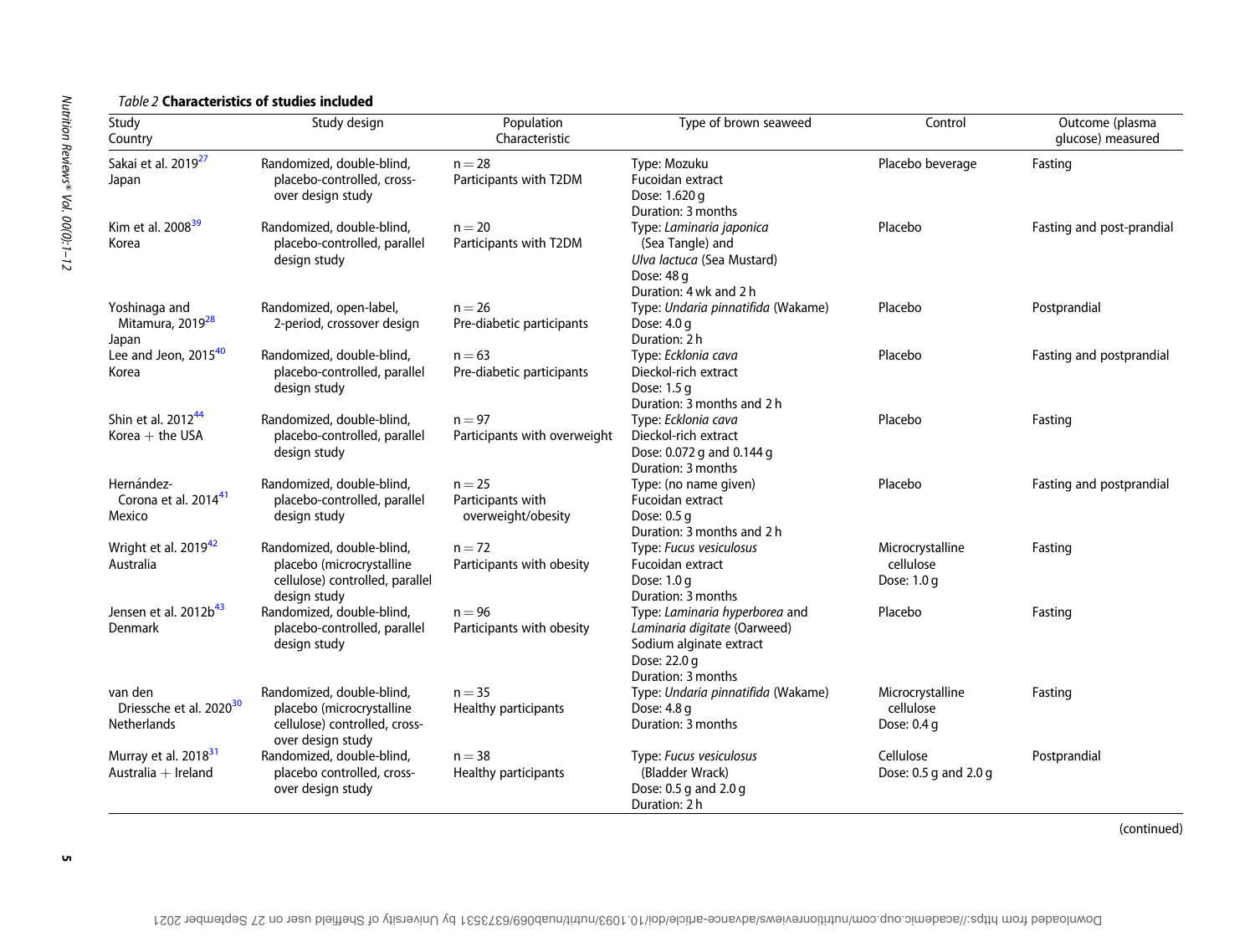6

*Table 2* Continued

| Study<br>Country                                 | Study design                                                                      | Population<br>Characteristic     | Type of brown seaweed                                                                                                          | Control                                                  | Outcome (plasma<br>glucose) measured |
|--------------------------------------------------|-----------------------------------------------------------------------------------|----------------------------------|--------------------------------------------------------------------------------------------------------------------------------|----------------------------------------------------------|--------------------------------------|
| Paradis et al. 2011 <sup>36</sup><br>Canada      | Randomized, double-blind,<br>placebo-controlled, cross-<br>over design study      | $n = 23$<br>Healthy participants | Type: Ascophyllum nodosum<br>(Rockweed) and<br>Fucus vesiculosus (Bladder Wrack)<br>Dose: 0.5 g<br>Duration: 3 h               | Placebo                                                  | Postprandial                         |
| Tanemura et al. 2014 <sup>33</sup><br>Japan      | Randomized, placebo (as test<br>meal) controlled, crossover<br>design study       | $n = 12$<br>Healthy participants | Type: Undaria pinnatifida (Wakame)<br>Undaria pinnatifida sporophylls (Mekabu)<br>Dose: 70.0 g<br>Duration: 3 h                | Control meal with<br>neither<br>Wakame/Mekabu            | Postprandial                         |
| El Khoury et al. 2014 <sup>34</sup><br>Canada    | Randomized, placebo-con-<br>trolled, crossover design<br>study                    | $n = 24$<br>Healthy participants | Type: Laminaria hyperborea<br>Sodium alginate extract<br>Dose: 4.06 g, 8.13 g and 8.13 g<br>Duration: 2 h                      | Placebo beverage                                         | Postprandial                         |
| Williams et al. 2004 <sup>37</sup><br><b>USA</b> | Randomized, double-blind,<br>placebo-controlled, cross-<br>over design study      | $n = 48$<br>Healthy participants | Type: (no name given)<br>Sodium alginate extract<br>Dose: 1.6 g<br>Duration: 2 h                                               | Placebo bar                                              | Postprandial                         |
| Jensen et al. 2012a <sup>35</sup><br>Denmark     | Randomized, double-blind,<br>placebo-controlled, 4-way,<br>crossover design study | $n = 19$<br>Healthy participants | Type: Laminaria hyperborea and<br>Lessonia trabeculata<br>Sodium alginate extract<br>Dose: 9.9 g and 15.0 g<br>Duration: 3.5 h | Control preload bever-<br>age without sodium<br>alginate | Postprandial                         |
| Huang et al. 2019 <sup>29</sup><br><b>USA</b>    | Randomized, double-blind,<br>placebo-controlled, cross-<br>over design study      | $n = 12$<br>Healthy participants | Type: (no name given)<br>Sodium alginate extract<br>Dose: 0.625 g<br>Duration: 2 h                                             | Placebo beverage                                         | Postprandial                         |
| Wolf et al. 2002 <sup>38</sup><br><b>USA</b>     | Randomized, double-blind,<br>placebo-controlled, cross-<br>over design study      | $n = 30$<br>Healthy participants | Type: (No name given)<br>Sodium Alginate extract<br>Dose: 3.75 g<br>Duration: 2 h                                              | Placebo beverage                                         | Postprandial                         |
| Kato et al. 2018 <sup>32</sup><br>Japan          | Randomized, double-blind,<br>placebo-controlled, cross-<br>over design study      | $n = 15$<br>Healthy participants | Type: (no name given)<br>Calcium alginate extract<br>Dose: 3.2 g and 5.0 g<br>Duration: 2 h                                    | Control meal without<br>calcium alginate                 | Postprandial                         |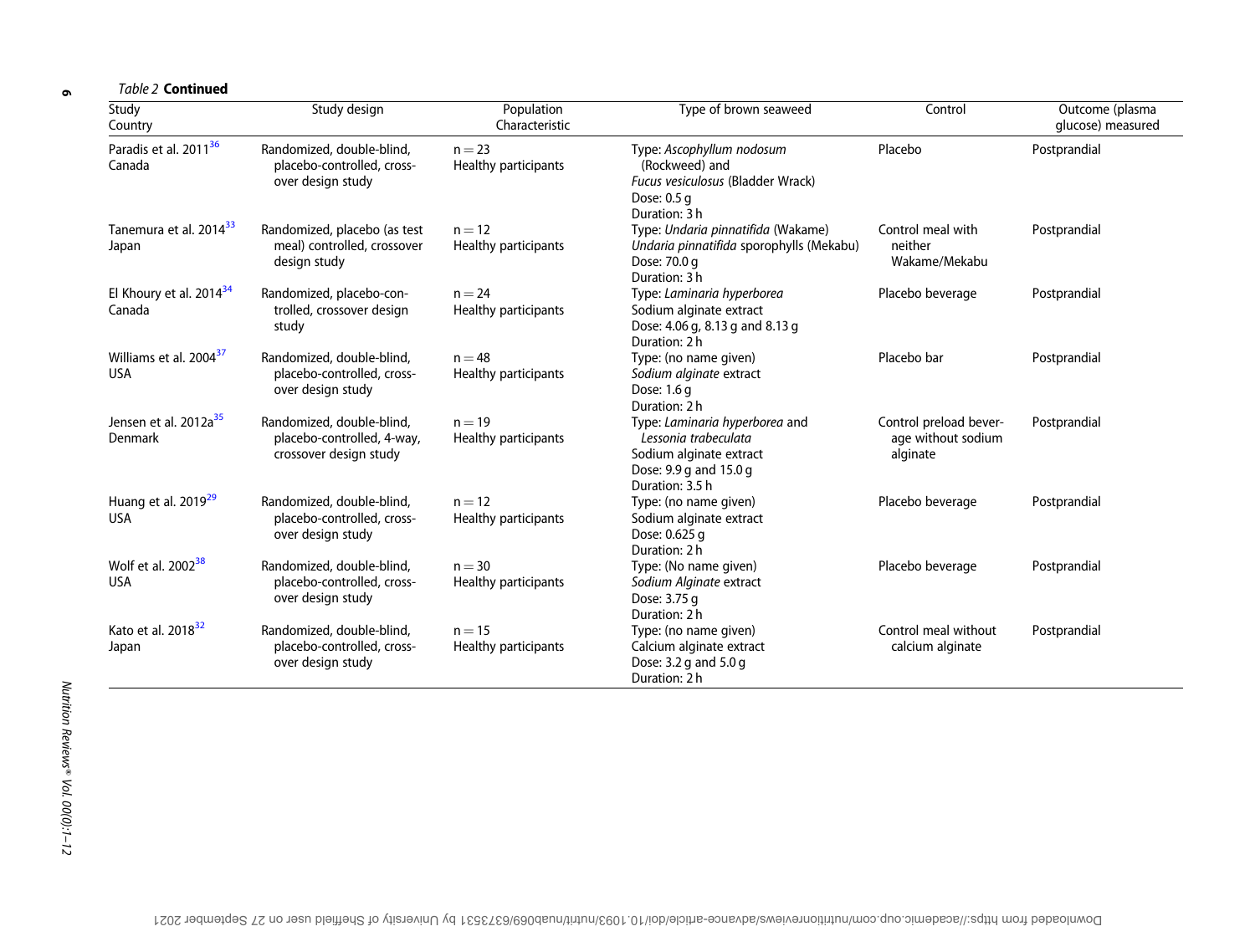their differences, none of these studies reported any significant effect on plasma glucose levels.

### Evidence for healthy individuals

Most studies ( $n = 10$ ) were carried out on healthy adults with a normal FPG and BMI. These RCTs were crossover designs. The study of van den Driessche et al  $(2019)^{30}$  was the only long-term intervention (17 days) measuring the effects on FPG. Their results showed that Undaria pinnatifida (Wakame) had no significant effect. $30$  The other 9 studies monitored the effect of brown seaweeds on PPG in short-term interventions (2 to 3.5 h).29,31–38 Similar to van den Driessche et al  $(2019)$ ,<sup>30</sup> Tanemura et al  $(2014)$ <sup>33</sup> used the brown seaweed Undaria pinnatifida (Wakame) and its sporophylls (Mekabu). The Wakame meal had no significant effect when compared against a control, whereas the Mekabu meal significantly lowered PPG ( $P < 0.05$ ).<sup>33</sup>

Huang et al  $(2019)$ ,<sup>29</sup> El Khoury et al  $(2014)$ ,<sup>34</sup> Jensen et al  $(2012a)$ ,<sup>35</sup> Williams et al  $(2004)$ ,<sup>37</sup> and Wolf et al  $(2002)^{38}$  investigated the effect of the brown seaweed extract sodium alginate on PPG in healthy adults. Williams et al 2004 analyzed sodium alginate's effect in a bar and reported a significant reduction ( $P < 0.05$ ) in PPG in healthy adults. $37$  The other 4 studies used test beverages as their intervention. Kato et al  $(2018)^{32}$  also used alginate extract from brown seaweed. However, since high sodium levels are a risk factor for hypertension, the calcium salt of alginic acid (calcium alginate) was used. Results testing both 5% calcium alginate and 8% calcium alginate reported significant ( $P < 0.05$ ) reduction in PPG. Murray et al  $(2018)^{31}$  studied the effect of brown seaweed (containing 28% polyphenols and 67% fucoidan extract) on healthy adults. Neither low nor high doses (0.5 g and 2 g) produced a significant effect on PPG. Like Murray et al  $(2018)^{26}$ , Paradis et al  $(2011)^{36}$  used a blend of brown seaweeds (10% polyphenols, 90% algal polysaccharides). Their results showed that the 500 mg dose had no significant effect in terms of lowering PPG.

# Meta-analysis

Three studies adopted both parallel and crossover designs and provided both FPG and PPG data. Three other studies used only a parallel design, and a further 7 studies used only a crossover design. The meta-analysis of the effects of brown seaweed on FPG and PPG is presented in Figures 2<sup>28–31,33,35–41,43,44</sup> and 3.<sup>27,39–42</sup>

There was a greater reduction in PPG (MD –7.1 [95% CI –7.4, –6.9]) favoring the intervention group, and this difference was statistically significant  $(P < 0.001)$ . This suggests that brown seaweed significantly reduces PPG in patients with T2DM, those at risk of T2DM, and healthy individuals. The overall quality of these studies was also

| Study ID (dosage), study design                       | Random effect model                          | Mean difference<br>95% CI  | Overall risk of<br>bias |
|-------------------------------------------------------|----------------------------------------------|----------------------------|-------------------------|
| Yoshinaga and Mitamura 2019 (4 g), C <sup>28</sup>    |                                              | $2.7$ [-10.2, 15.6]        | Unclear                 |
| Murray et al 2018 (2 g), C <sup>31</sup>              |                                              | $0.0$ [-5.0, 5.0]          | Unclear                 |
| Paradis et al 2011 (0.5 g), C <sup>36</sup>           |                                              | $1.4[-3.1, 6.0]$           | Unclear                 |
| Tanemura et al 2014 (0.5 g), C <sup>33</sup>          |                                              | $-6.1$ [ $-7.0, -5.1$ ]    | Unclear                 |
| Jensen et al 2012a (15 g), C <sup>35</sup>            |                                              | $4.4$ [-1.1, 8.0]          | Unclear                 |
| Huang et al 2019 (0.6 g), C <sup>29</sup>             |                                              | $-5.7$ [ $-9.8$ , $-1.6$ ] | High                    |
| Williams et al 2004 (1.6 g), C <sup>37</sup>          |                                              | $-9.7$ [ $-10.9, -8.5$ ]   | High                    |
| Wolf et al 2002 (3.7 g), C <sup>38</sup>              |                                              | $-7.6$ [ $-3.4, -5.8$ ]    | Unclear                 |
| van den Driessche et al 2019 (4.8 g), C <sup>30</sup> |                                              | $0.7[-5.6, 7.1]$           | Unclear                 |
| Kim et al 2008 (48 g), P <sup>39</sup>                |                                              | $-55.4[-69.6, -41.1]$      | Unclear                 |
| Lee and Jeon 2015 (1.5 g), P <sup>40</sup>            |                                              | $-8.7$ [ $-24.1, 6.7$ ]    | Unclear                 |
| Hernández-Corona et al 2014 (0.5 g), P <sup>41</sup>  |                                              | $5.4[-18.5, 29.3]$         | Unclear                 |
| Jensen et al 2012b (22 g), P <sup>43</sup>            |                                              | $1.8$ [1.08, 2.5]          | Unclear                 |
| Shin et al 2012 (0.1 g), P <sup>44</sup>              |                                              | $-3.9$ [ $-8.4$ , 0.6]     | Unclear                 |
| Combined effect (parallel and crossover designs)      |                                              | $-7.1$ [ $-7.4$ , $-6.9$ ] |                         |
|                                                       |                                              |                            |                         |
|                                                       | $-20$<br>0<br>20<br>40<br>-40                |                            |                         |
|                                                       | <b>Favors intervention</b><br>Favors control |                            |                         |

## *Figure 2* Postprandial plasma glucose outcomes meta-analysis.

Results present the mean difference changes from baseline to follow-up among groups. Overall risk of bias analyzed with the Cochrane Collaboration's tool for randomized controlled trials. *Abbreviations:* 95% CI, 95% confidence interval; C*,* crossover study design; P*,* parallel study design.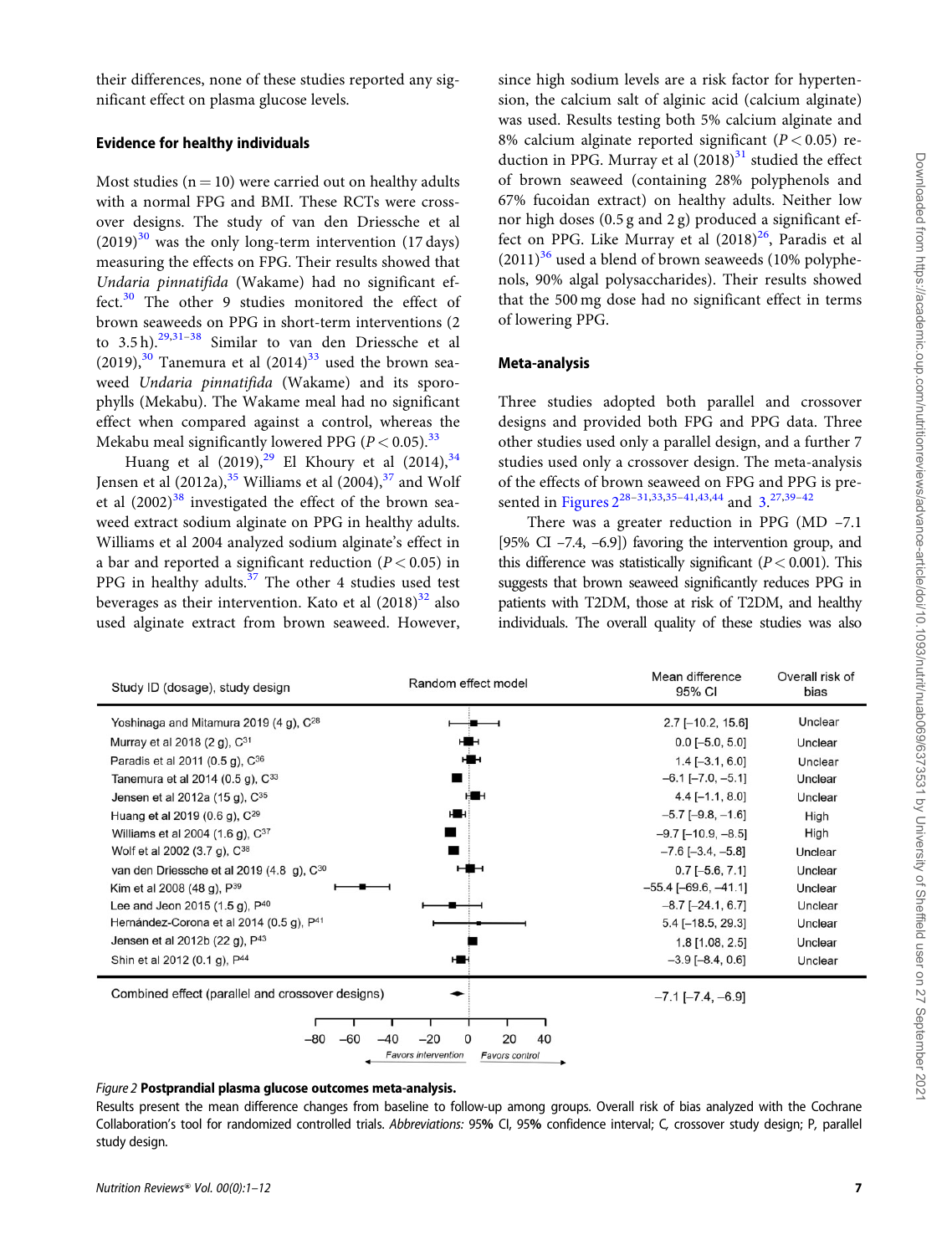### *Figure 3* Fasting plasma glucose outcomes meta-analysis.

Results present the mean difference changes from baseline to follow-up among groups. Overall risk of bias analyzed with the Cochrane Collaboration's tool for randomized controlled trials. *Abbreviations:* 95% CI, 95% confidence interval; C*,* crossover study design; P*,* parallel study design.

rated as unclear for all outcomes evaluated. Heterogeneity for this pooled estimate was high ( $l^2 = 99\%$ ), likely because of the variability between interventions (Fig. 2).

There was an overall reduction in FPG (MD –4.6 [95% CI –7.9, –1.3]) favoring the intervention group, and this difference was statistically significant  $(P = 0.006)$ , suggesting an effective reduction in the intervention groups compared with the control groups (Fig. 3). Heterogeneity for this pooled estimate was high  $(I^2 = 99\%)$ , likely because of the large variability in dosages and intervention characteristics. However, the overall quality of these studies was rated as unclear for most outcomes evaluated.

Table  $3^{27-42}$  presents the details of the meta-analyses for crossover, parallel, and combined study designs. For FPG, both crossover and parallel trials showed an effect size favoring the intervention. The combined effect was weighted towards the parallel trials and was significant. For PPG, the combined effect was weighted towards the crossover trials and thus showed an effect size favoring the intervention, with a tight confidence interval.

### Risk of bias across studies

The risk of bias across all the included studies was variable. However, most of the studies had an unclear risk of bias (15/18), and  $3^{29,32,37}$  had a high risk of bias. Half of the studies described the methods used to generate

the allocation sequence in sufficient detail for assessing whether it should produce comparable groups. Less than half (7/18) described the methods used to conceal the allocation sequence in sufficient detail for determining whether intervention allocations could have been foreseen before or during enrolment. Few (4/18) described all measures used to blind the trial participants and researchers from knowing which intervention a participant received. Blinding methods were insufficiently described in most studies, and 2 (crossover studies) used open-label designs. Only Murray et al (2018)<sup>31</sup> detailed measures taken to achieve blind outcome assessment. Most of the studies (13/18) described the completeness of the outcome data for each main outcome, including attrition and exclusions from the analysis, or reported attrition and exclusions.

Most of the studies were assessed as unclear or high (14/18) in another type of bias, since these were either financed by food or pharmaceutical industries or received food supplements from companies. In none of these studies, the role of the funding or supplement providers was disclosed or clarified (Table 4). $27-42$ 

### **DISCUSSION**

This systematic review of 18 RCTs with a total of 646 participants found mixed reported effectiveness of brown seaweed on plasma glucose in healthy individuals, those at risk of T2DM, and individuals with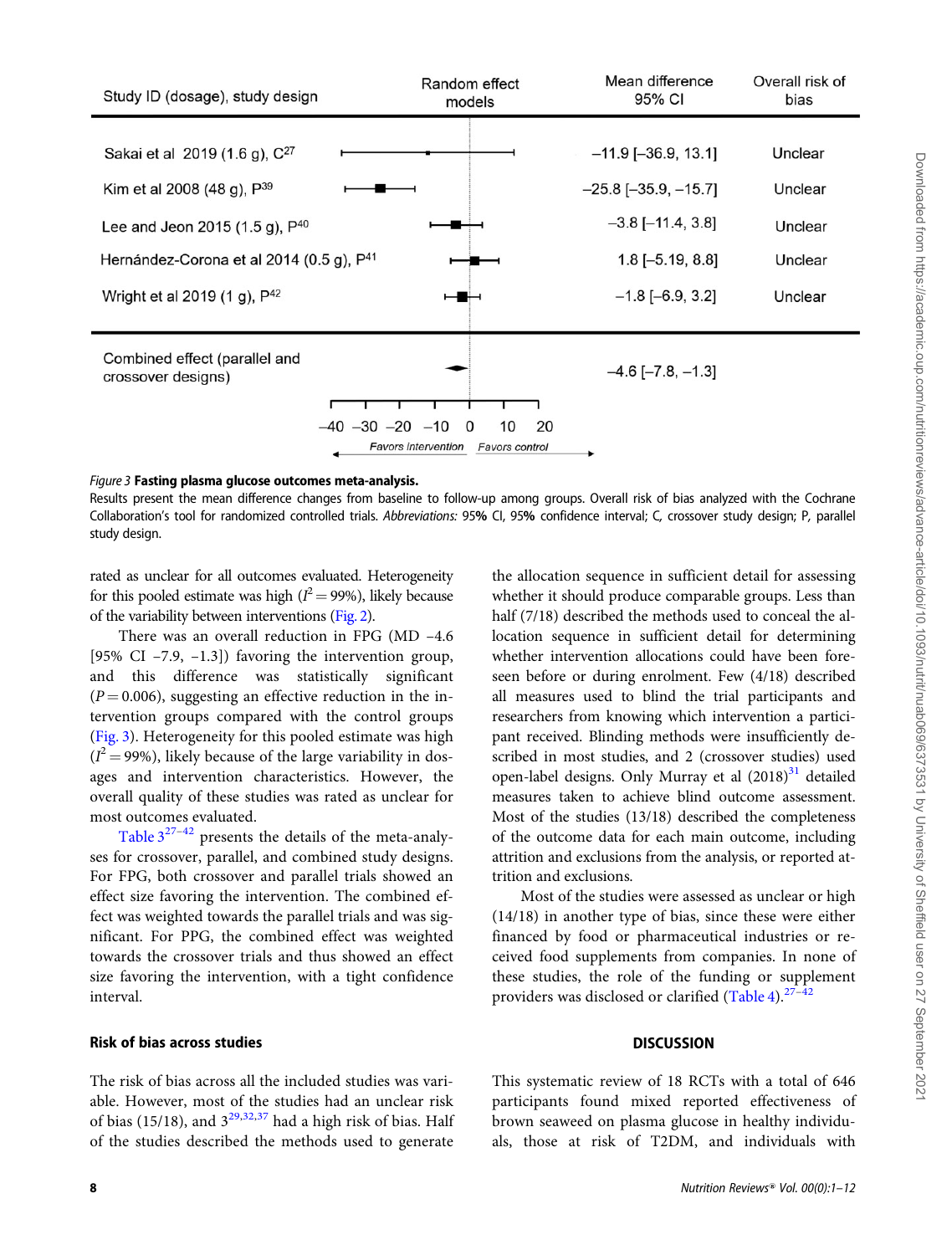|  |  |  |  |  |  |  | $\it Table$ 3 Details of random effects meta-analyses of crossover, parallel, and combined study designs |
|--|--|--|--|--|--|--|----------------------------------------------------------------------------------------------------------|
|--|--|--|--|--|--|--|----------------------------------------------------------------------------------------------------------|

| Outcome    | Design    | Pooled effect size | Weiaht | Standard error |          | 95% confidence interval |
|------------|-----------|--------------------|--------|----------------|----------|-------------------------|
| <b>FPG</b> | Parallel  | $-4.07$            | 0.33   | 1.73           | $-7.46$  | $-0.67$                 |
|            | Crossover | $-11.90$           | 0.02   | 6.39           | $-24.42$ | 0.62                    |
|            | Combined  | $-4.60$            | 0.36   | 1.67           | $-7.88$  | $-1.33$                 |
| <b>PPG</b> | Parallel  | 1.50               | 7.64   | 0.36           | 0.79     | 2.21                    |
|            | Crossover | $-8.40$            | 52.80  | 0.14           | $-8.67$  | $-8.13$                 |
|            | Combined  | $-7.15$            | 60.44  | 0.13           | $-7.40$  | $-6.90$                 |

FPG, fasting plasma glucose; PPG, post-prandial plasma glucose.

diagnosed T2DM. Our meta-analysis showed promising effects of brown seaweed over glucose control. However, the results should be interpreted cautiously, considering that most evidence had an unclear or high risk of bias. Furthermore, across the included studies, the wide range of variables (eg, study design and duration, type of brown seaweed used, dosage, and other study-specific variables) might have affected the results.

Studies conducted in vitro $45-47$  and in diabetic mice $48,49$  show that Ascophyllum nodosum (Rockweed) and Undaria pinnatifida (Wakame) regulate plasma glucose. However, only 2 of the identified studies have been conducted in humans with  $T2DM<sub>1</sub><sup>27,39</sup>$  and they have limited evidence. Our meta-analysis suggests that brown seaweed has a significant effect on glucose control. While both studies showed significant effects, they were not directly comparable, as their only similarity was their study population.<sup>27,39</sup> The latter study (Kim et al  $2008$ <sup>39</sup> showed the most remarkable success in improving plasma glucose response, with results suggesting that significance may be dose-dependent, as Kim et al 2008 administered a considerably larger dose (48 g) in comparison with Sakai et al 2019  $(1.62 \text{ g})$ .<sup>27</sup> Another important difference between these two studies was the type of intervention used. Kim et al  $2008<sup>39</sup>$  opted for whole brown seaweed rather than a seaweed extract, supporting in vitro research showing that Laminaria japonica (Kombu) may have potential in managing T2DM.<sup>50</sup> Further investigations in diabetic individuals are required in order to clarify the potential of brown seaweeds for regulating plasma glucose in T2DM.

People with T2DM or those at risk of getting T2DM often present more than one comorbidity (eg, obesity).<sup>51</sup> In the studies retrieved in our review, not all of those that evaluated participants with overweight or obesity showed impaired plasma glucose control. However, in addition to looking at changes in plasma glucose, a small amount of weight loss was also reported in 2 studies,  $41,44$  which might be a confounding factor, because weight loss is associated with a positive effect on glycemic control.<sup>52</sup> Furthermore, both interventions included dietary modifications, and that may have affected the overall outcome and could also be a source of bias.

All studies retrieved were placebo controlled. However, only one study conducted on participants with overweight or obesity described in its methods the type of control measure used. Wright et al  $(2019)^{42}$  used a placebo filled with microcrystalline cellulose, a common bulking agent in food production. While there are contradictory reports on whether microcrystalline cellulose has hypoglycemic effects,<sup>53</sup> it serves as insoluble fiber and may influence satiety and energy intake, influencing weight. In addition, the use of a fiber control would have helped determine whether any plasma glucose changes were due to the seaweed polysaccharides specifically or to other biological compounds it contains.

Murray et al  $(2018)^{31}$  and van den Driessche et al  $(2019)^{30}$  also used cellulose as their placebo and, similar to Wright et al  $(2019)$ ,<sup>42</sup> reported no significant difference between the intervention and the placebo. However, it is important to note that fiber has a lowering effect on postprandial glycemia<sup>54</sup> and could be a potential reason for the lack of difference between the intervention and the placebo regarding glycemic response.

Studies investigating the effect of brown seaweed on plasma glucose in individuals with prediabetes reported a significant lowering of PPG,  $^{28,40}$  with the suggested mechanism being inhibition of the carbohydrate hydrolyzing enzymes a-amylase and a-glucosidase. The studies differed in seaweed species, dosage, and method of administration. This supports data from animal research in which Ecklonia cava and Undaria pinnatifida (Wakame) reportedly decreased PPG levels, with the same suggested mechanism. $55,56$ 

The largest number of studies was carried out on healthy adults, and these studies provided a robust volume of data. However, the results were not consistent throughout the studies because of their considerable heterogeneity. Very few of these studies, which were conducted on healthy participants with an average FPG level and presumably optimal glucose tolerance, showed a significant effect from the brown seaweed intervention. There remains an unanswered question on weather the effectiveness of seaweed might vary according to a established glucose tolerance or other metabolic factors, such as weight.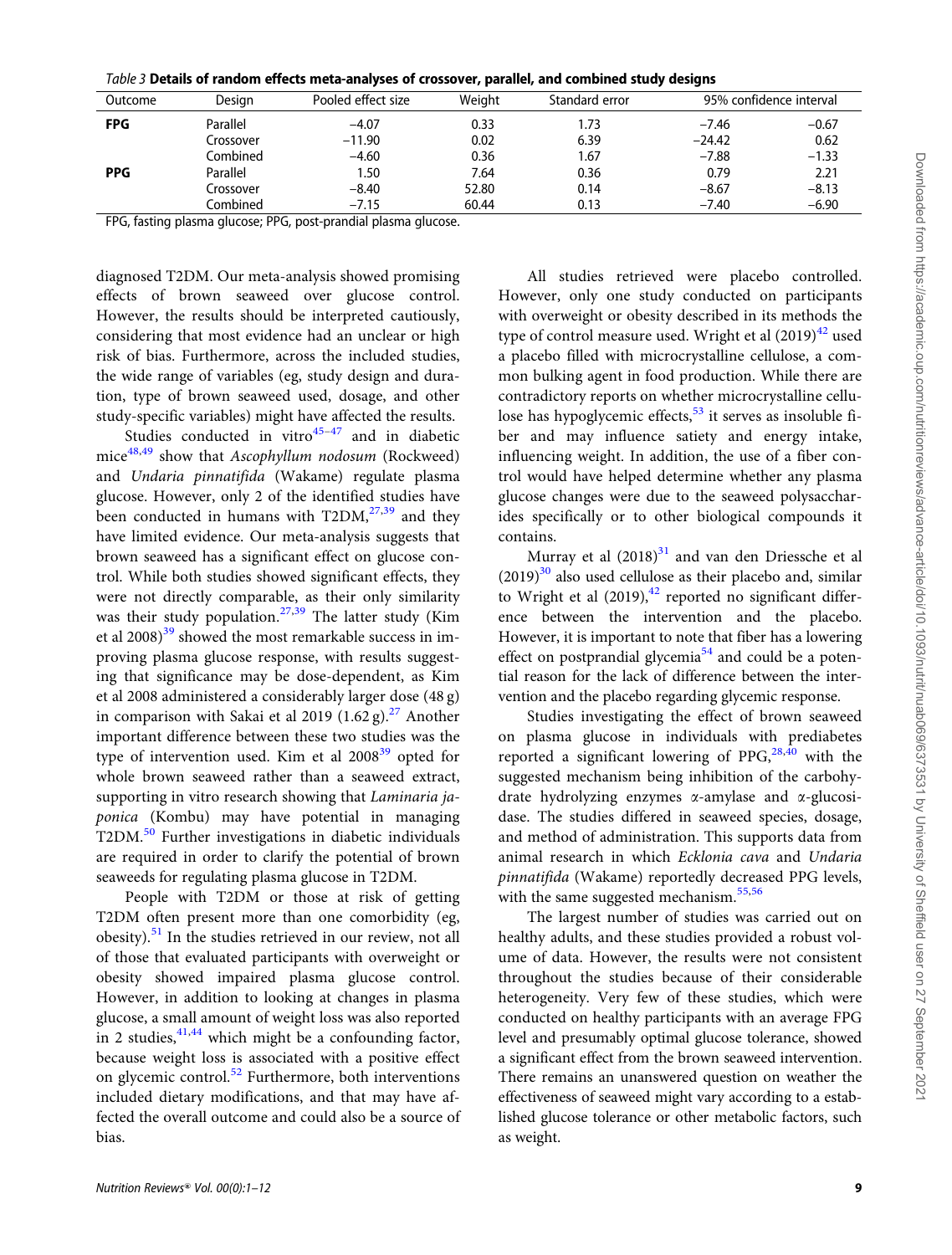| Table 4 Risk assessment bias of studies included |
|--------------------------------------------------|
|--------------------------------------------------|

| Study ID                                    | Selection bias                |                           | Performance bias                                 | Detection bias                           | <b>Attrition bias</b>             | Reporting bias                | Other bias                                    | Overall        |
|---------------------------------------------|-------------------------------|---------------------------|--------------------------------------------------|------------------------------------------|-----------------------------------|-------------------------------|-----------------------------------------------|----------------|
|                                             | Random sequence<br>generation | Allocation<br>concealment | <b>Blinding of participants</b><br>and personnel | <b>Blinding of</b><br>outcome assessment | <i>Incomplete</i><br>outcome data | <b>Selective</b><br>reporting | Anything else,<br><i>ideally prespecified</i> | assessment     |
| Murray et al. 2018 <sup>31</sup>            | Low                           | Low                       | Low                                              | Low                                      | Low                               | Unclear                       | Unclear                                       | <b>Unclear</b> |
| Lee and Jeon 2015 <sup>40</sup>             | Unclear                       | Unclear                   | Unclear                                          | Unclear                                  | Low                               | Unclear                       | Low                                           | <b>Unclear</b> |
| Tanemura et al. 2014 <sup>33</sup>          | Unclear                       | Unclear                   | Unclear                                          | Unclear                                  | <b>Unclear</b>                    | Unclear                       | Low                                           | <b>Unclear</b> |
| Jensen et al. 2012a <sup>35</sup>           | Low                           | Low                       | Unclear                                          | Unclear                                  | Low                               | Unclear                       | Unclear                                       | <b>Unclear</b> |
| Wright et al. 2019 <sup>42</sup>            | Low                           | Unclear                   | Low                                              | Unclear                                  | Low                               | Low                           | Unclear                                       | <b>Unclear</b> |
| Sakai et al. 2019 <sup>27</sup>             | Low                           | Unclear                   | Unclear                                          | Unclear                                  | Low                               | Unclear                       | Unclear                                       | <b>Unclear</b> |
| Huang et al. $2019^{29}$                    | Low                           | Low                       | Unclear                                          | Unclear                                  | <b>Unclear</b>                    | Unclear                       | Unclear                                       | High           |
| El Khoury et al. $2014^{34}$                | Low                           | Low                       | High                                             | High                                     | Low                               | Low                           | Unclear                                       | <b>Unclear</b> |
| Hernandez-Corona et al. 2014 <sup>41</sup>  | Unclear                       | Unclear                   | Unclear                                          | Unclear                                  | <b>Unclear</b>                    | Low                           | Unclear                                       | <b>Unclear</b> |
| Williams et al. 2004 <sup>37</sup>          | Unclear                       | Unclear                   | Unclear                                          | Unclear                                  | Unclear                           | Low                           | Unclear                                       | High           |
| Yoshinaga and Mitamura 2019 <sup>28</sup>   | Low                           | High                      | High                                             | High                                     | Low                               | Low                           | Unclear                                       | <b>Unclear</b> |
| Kato et al. 2018 <sup>32</sup>              | Unclear                       | Unclear                   | Unclear                                          | Unclear                                  | Low                               | Low                           | Unclear                                       | High           |
| Shin et al. $2012^{44}$                     | Unclear                       | Low                       | Unclear                                          | Unclear                                  | High                              | Unclear                       | Unclear                                       | <b>Unclear</b> |
| Wolf et al. 2002 <sup>38</sup>              | Unclear                       | Unclear                   | Unclear                                          | Unclear                                  | Low                               | Low                           | Unclear                                       | <b>Unclear</b> |
| Kim et al. 2008 <sup>39</sup>               | Unclear                       | Unclear                   | Unclear                                          | Unclear                                  | Low                               | Low                           | Low                                           | <b>Unclear</b> |
| Jensen, et al. 2012b <sup>43</sup>          | Low                           | Low                       | Low                                              | Unclear                                  | Low                               | Low                           | Unclear                                       | <b>Unclear</b> |
| Paradis et al. 2011 <sup>36</sup>           | Low                           | Low                       | Unclear                                          | Unclear                                  | Low                               | Low                           | Unclear                                       | <b>Unclear</b> |
| van den Driessche et al. 2019 <sup>30</sup> | Unclear                       | Unclear                   | Low                                              | Unclear                                  | Low                               | Unclear                       | Low                                           | <b>Unclear</b> |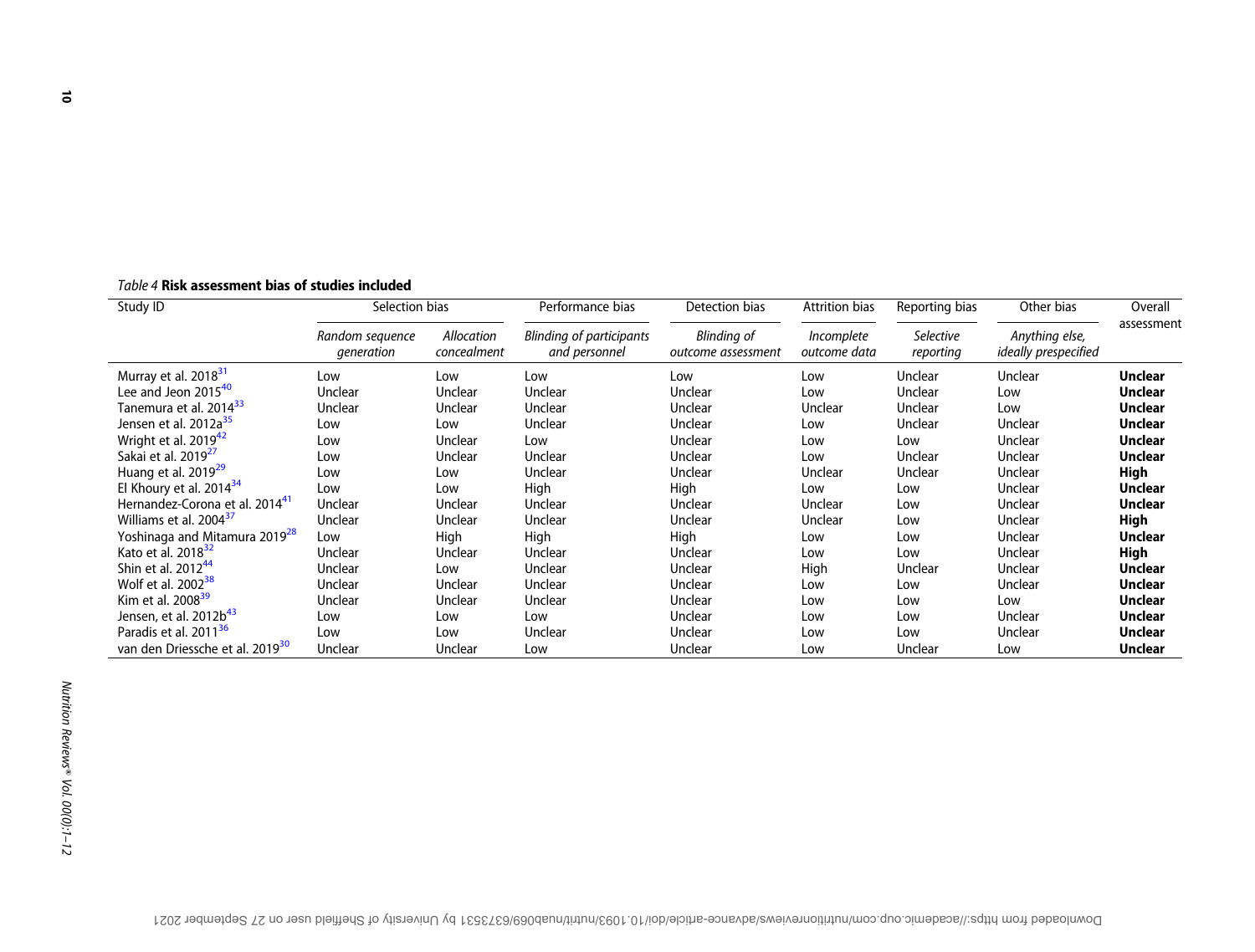This systematic review had some limitations. The first and most important was the heterogeneity among studies in terms of study design, type of brown seaweed, doses, and population characteristics. Also, the small number of studies made it difficult to determine whether weight loss significantly affected plasma glucose outcomes. Furthermore, the available RCTs included parallel and crossover trials. In most of those with a crossover design, it was not clear whether the crossover design was appropriately used, or whether the order of receiving supplements or foods was correctly assigned or may have created a potential bias from carry-over effects. Thus, most of the evidence retrieved had an unclear or high risk of bias. In addition, the studies were mainly financed by food or pharmaceutical industries. Thus, the varied evidence for a beneficial effect of brown seaweed/brown seaweed extracts could be due to several limitations across and within this review's studies. The limitations identified here should provide guidance in designing further studies to improve the quality of the evidence.

The review included studies that used brown seaweed or extracts of it as their main intervention. The species of brown seaweed used, the form, and the administration method varied across studies, which may have influenced its effectiveness due to variations in composition and structure. Five of the studies that used brown seaweed species extract failed to report the source of their extract. Further limitations included the varying glucose tolerance and insulin resistance between study populations. The participants in each study population were, therefore, likely to respond differently depending on the dosage.

To our knowledge, this is the first systematic review and meta-analysis of RCTs measuring the effect of brown seaweed on plasma glucose, focusing on human participants. Seven of the 18 studies included in this review were published in the past 3 years, indicating the topic's current relevance. Only RCTs with a placebo as a comparator were included, which should reduce the effects due to differences in population characteristics. Also, synthesizing the available evidence by conducting a combined meta-analysis that merged parallel and crossover design studies, following previously defined statistical methods, $26$  added strength to our study, helping establish the statistical significance of differences in results; otherwise, the results of individual studies may have appeared to conflict with one another. Statistical significance increases the validity of any observed results, increasing the reliability of this review.

Current research focuses more on seaweed supplementation than whole seaweed consumption. The findings to date provide varied results; therefore, further high-quality RCTs are required to determine an effective intervention and dosage method. Future work should explore the preventative potential of brown seaweed intake, in view of the

time it takes for T2DM to develop. Further research is also needed on T2DM participants, and on comparing the outcomes for intervention with seaweed with those for current pharmacological treatments such as Acarbose.

### **CONCLUSION**

This systematic review and meta-analysis found that brown seaweed and its extracts possess the potential to prevent and manage T2DM, either through dietary intake or supplementation. In addition, the meta-analysis confirms that brown seaweed positively affects plasma glucose homeostasis, with the most promising PPG effects. However, due to the limited number of studies and the lack of high-quality studies, there is inadequate evidence as yet to confirm the seaweed species and dosage of most benefit.

# Acknowledgments

Author contributions. All authors (K.V., V.R., D.C., and M.A.-M.) formulated and designed the analysis and contributed to data analysis. K.V. and M.A.-M. searched for and extracted data and evaluated the quality of the evidence. All authors contributed to and revised the submitted version of the paper.

Funding. We are grateful to the Scottish Government's Rural and Environment Science and Analytical Services (RESAS) for supporting this work and that of the University of Aberdeen.

Declaration of interest. The authors have no relevant interests to declare.

### Supporting information

The following Supporting Information is available through the online version of this article at the publisher's website.

### Appendix S1. Search strategy

### **REFERENCES**

- 1. Cernea S, Dobreanu M. Diabetes and beta cell function: from mechanisms to evaluation and clinical implications. *Biochem Med (Zagreb).* 2013;23:266–280.
- 2. Zhou B, Lu Y, Hajifathalian K, et al. Worldwide trends in diabetes since 1980: a pooled analysis of 751 population-based studies with 4.4 million participants. *Lancet*. 2016;387:1513–1530.
- 3. Goyal R, Jialal I. Diabetes mellitus type 2. In: *StatPearls*. StatPearls Publishing; 2020. Available at: http://www.ncbi.nlm.nih.gov/books/NBK513253/. Accessed January 12, 2021.